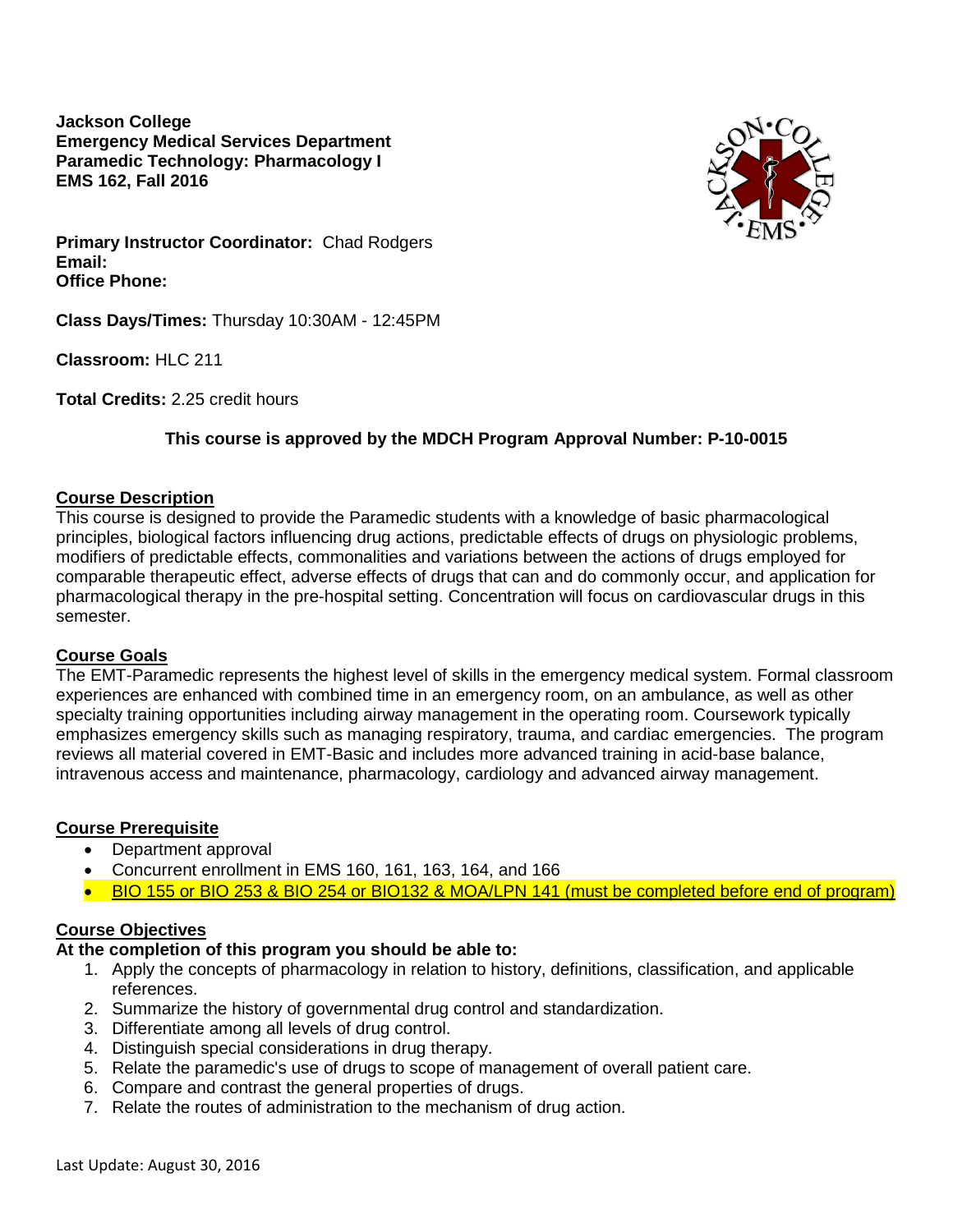- 8. Relate the processes of pharmacokinetics and pharmacodynamics to medication administration.
- 9. Integrate the pathophysiology of drugs by classification.
- 10. Compare and contrast factors relating to drug response and interaction.
- 11. Evaluate specific drug profiles of commonly used paramedic drugs.
- 12. Characterize the specific anatomy and physiology pertinent to medication administration.
- 13. Calculate drug doses utilizing mathematical principles.
- 14. Summarize use of universal precautions and body substance isolation (BSI) procedures and disposal of contaminated items and sharps.
- 15. Use antiseptics and disinfectants.
- 16. Differentiate between the Intravenous Fluids.
- 17. Differentiate among the different routes of medication administration.

## **Jackson College Education Goals**

The course goals and objectives incorporate specific Associate Degree Outcomes (ADOs) established by the JC Board of Trustees, administration, and faculty. These goals are in concert with four-year colleges, universities, and reflect input from the professional communities we serve. ADOs guarantee students achieve goals necessary for graduation credit, transferability, and professional skills needed in many certification programs.

## **Course ADOs**

This course utilizes Ado 7: Critical Thinking-Developing. As a Paramedic candidate the need for critical thinking is great. One must be able to recognize problems and create a detailed action plan utilizing the skill of critical thinking. This course measures the skill of critical thinking through assessment based management and ability to create a dynamic ongoing treatment plan.

## **Required Texts**

- *Paramedic Care Principles & Practice 4th Edition (Volume 1-7)*
- *Advanced Cardiac Life Support Provider Manual (2010 Guidelines)*
- *Basic Arrhythmias, 7th Edition: Gail Walraven*
- *Prehospital Emergency Pharmacology (PEP), 7th Edition*

## **Suggested Texts**

- **EMS Field Guide, Advanced or Critical Care version**
- Medical Dictionary
- Nursing Drug Guide

## **Equipment and Uniforms**

- Paramedic shirt available through JC bookstore (Maroon in color)
- Navy blue EMS slacks
- Black polishable shoes
- **Black belt**
- Watch (with second hand)
- Navy jacket (no logo) for clinical/internship and classroom use (no other jackets will be allowed)
- JC Student ID badge is required to be worn clipped on the shirt or worn on a lanyard during class (lanyards not allowed on clinical/internship)
- USB Flash Drive storage amount at your discretion

### **Lecture Tardiness**

Any student missing more than 5 minutes, but less than ¼ of the class period will be considered tardy. First tardy will result in a verbal warning. Second tardy will result in a written warning. At the third infraction, a full absence will be incurred. Chronic tardy or absence could prevent the student from a completion certificate and grounds for removal from the program. Any missing time will be recorded and counted towards the student's attendance.

Last Update: August 30, 2016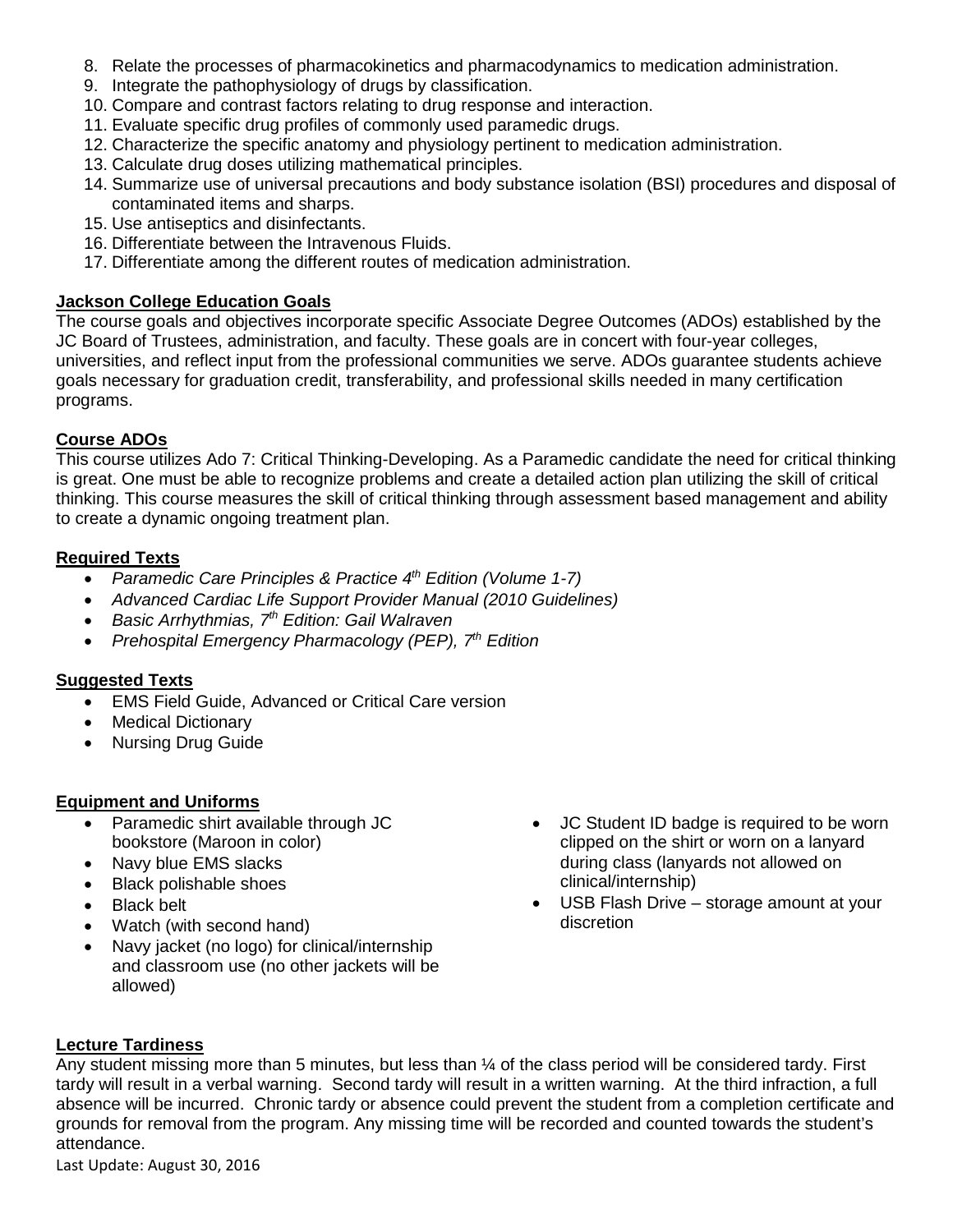### **Attendance**

There are NO excused absences in this program. Due to the practically oriented nature of this program, as well as the repetition necessary to develop high quality patient care skills, minimal hour requirements are set forth by the MDCH program objectives. Any student missing more than 6 HOURS total, in EMS 162, will be dismissed from the Paramedic Program and will not be eligible for the MDCH course completion roster.

### **Classroom Etiquette**

For your benefit and for the benefit of your classmates follow appropriate classroom behavior:

- At all times in class the student must be considerate to your classmates and to your instructor.
- Ask pertinent questions; contribute to discussions; avoid "private" conversations that distract the instructor and other students. You may be asked to leave if you are disturbing the class. Do not answer questions that are not directed to you. Allow the instructor to clarify the material.
- No cell phone use is allowed during class (including texting). All ringers must be on silent.
- No tobacco usage, in any form, will be allowed in the classroom. (JC is a tobacco free campus)
- No sleeping. Come to class fresh and ready to learn.
- No laptop use permitted unless it is directly related to the classroom lecture or course work. This would require prior permission by the instructor.
- Concerns must be addressed outside of the classroom with the instructor by appointment, not voiced in the classroom. In the event the concerns cannot be solved with the instructor, a formal complaint must be brought to the attention of program director. See the specific complaint process in your EMS handbook or go to the link below.

http://www.jccmi.edu/administration/deans/StudentComplaintProcess.htm

- The instructors welcome student's questions and concerns. Please be considerate of their time outside of the classroom.
- Food in the classroom is a privilege and will not be distracting or messy. Any mess left in the classroom or distracting behavior will result in the loss of the entire class's food privilege.

#### **Jackson College program requirements for recommendation for the MDCH completion roster**

- Students must obtain an 80% or better as an overall class grade in each EMS course.
- Obtain at least a 75% on the final exam at the end of each course.
- Students must successfully complete all practical exams for the course.
- Students must successfully complete all required clinical hours, including hospital specialties and ambulance internship compliant with current contracts.
- Students must show professional growth within the affective learning domain.
- Students must meet the minimum required hours for both classroom and clinical as set forth by the JC Program.

#### **Affective Domain Evaluations**

Periodically through the clinical rotations and during class, the students will be subject to evaluation via the affective domain. This includes attitude, empathy, and overall professionalism. Any student receiving an overall negative affective domain evaluation will be given a written warning and the instructor will schedule a meeting to review the form with the course coordinator and student. Steps for corrective action will be documented. This will result in possible disciplinary action up to and/or including dismissal from the rotation or program. During the scheduled time for review, the student will be removed from clinical rotations.

#### **Classroom Lecture Grading Procedure**

Written exams are cumulative over the course and will be graded and scored on the percentage of correct answers. They may consist of multiple-choice, true/false, and short answer questions. There will be no late exams permitted. Tests will be administered in a secure environment and may be presented in the JC testing center. It is the student's responsibility to make accommodations to complete the test in the allotted time frame presented by the instructor. **Quizzes** may be online or in class and also may be administered with a time restriction.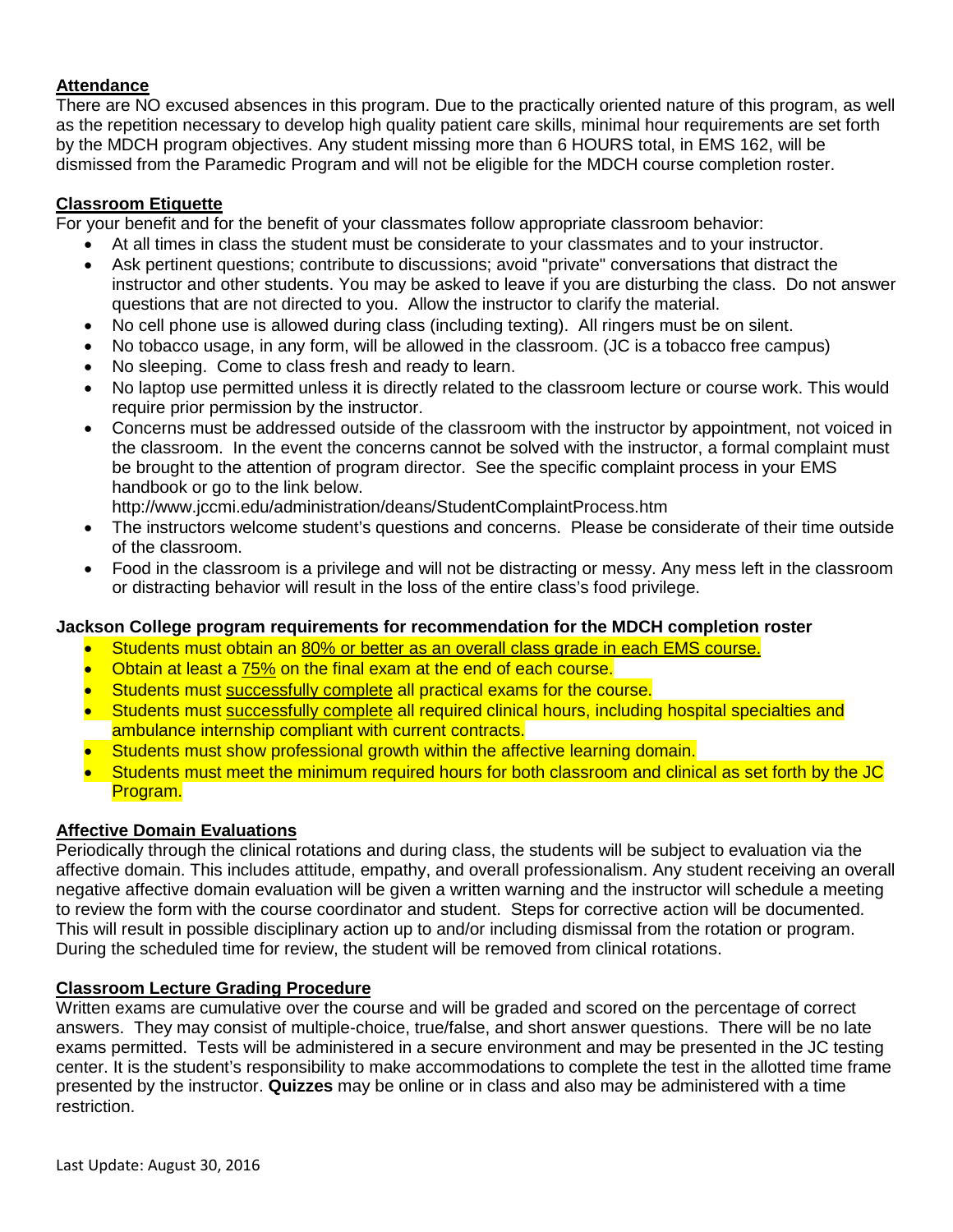**Students who do not officially withdraw from this course and/or receive an overall score below 80%, fail to take the final exam, fail to complete all clinical/internship requirements, or are deemed unsatisfactory in the affective domain will not be eligible for advancement within the Paramedic Program.**

| <b>Grade Item</b>         | <b>Percentage Possible</b> |
|---------------------------|----------------------------|
| <b>Attendance</b>         | 15%                        |
| <b>Assignments</b>        | 10%                        |
| Quizzes                   | 25%                        |
| <b>Mid Term</b>           | 25%                        |
| <b>Final Written Test</b> | 25%                        |

| <b>JC Grading Scale:</b> |     |                     |  |  |  |  |
|--------------------------|-----|---------------------|--|--|--|--|
| 93-100                   | 4.0 |                     |  |  |  |  |
| 89-92                    | 3.5 |                     |  |  |  |  |
| 85-88                    | 3.0 |                     |  |  |  |  |
| 80-84                    | 2.5 | Minimum Passing GPA |  |  |  |  |
| 75-79                    | 2.0 |                     |  |  |  |  |
| 70-74                    | 1.5 |                     |  |  |  |  |
| 65-69                    | 1.0 |                     |  |  |  |  |
| 60-64                    | 0.5 |                     |  |  |  |  |
| 00-59                    | റ റ |                     |  |  |  |  |
|                          |     |                     |  |  |  |  |

#### **Method of Instruction**

Any combination or all of the following: Lecture, handouts, class assignments, computer screen-projections, demonstrations, hands-on lab projects, recitation, frequent quizzing, group work, DVD/video tapes, case studies, field trips, simulation, computer- distance learning through Jet Net, and other projects.

#### **Platinum Testing**

The students will be issued authority to use the EMSCAT. Students may not in any way cut and paste, copy or reproduce the test questions. This is a copyright infringement. Students found reproducing this test material will be immediately dismissed from the program and their information will be turned over to legal affairs and to the Platinum Education Group.

See academic honesty policy [http://www.jccmi.edu/administration/deans/Student\\_Resources.htm](http://www.jccmi.edu/administration/deans/Student_Resources.htm)

Test materials may be generated from any validated source or may be written by the JC EMS program and validated against the National Curriculum. Platinum quizzes and tests are monitored by the instructors. You are only allowed to access the quizzes/tests that you have been cleared to take.

#### **Students with Disabilities**

If there is a student in this class with a special need because of learning, physical, or other disability, contact the instructor(s) and Student Services immediately.

*"Students with disabilities who believe that they may need accommodations in this class are encouraged to contact the office of Learning Support Services at 787-0800, extension 8270/8553 as soon as possible to ensure that such accommodations are implemented in a timely fashion."*

National Registry ADA Policy Link: [www.nremt.org/nremt/about/policy\\_accommodations.asp](http://www.nremt.org/nremt/about/policy_accommodations.asp) JC Disclosure Policy: JC adheres to FERPA<http://www2.ed.gov/policy/gen/guid/fpco/ferpa/index.html>

#### **Changes in Syllabus**

Schedule and course outline may change due to weather, illness, or extreme circumstance. Students will be notified in writing if course outline will change.

#### **This syllabus may be adjusted at any time if the instructor(s) or Course Coordinator deems it necessary.**